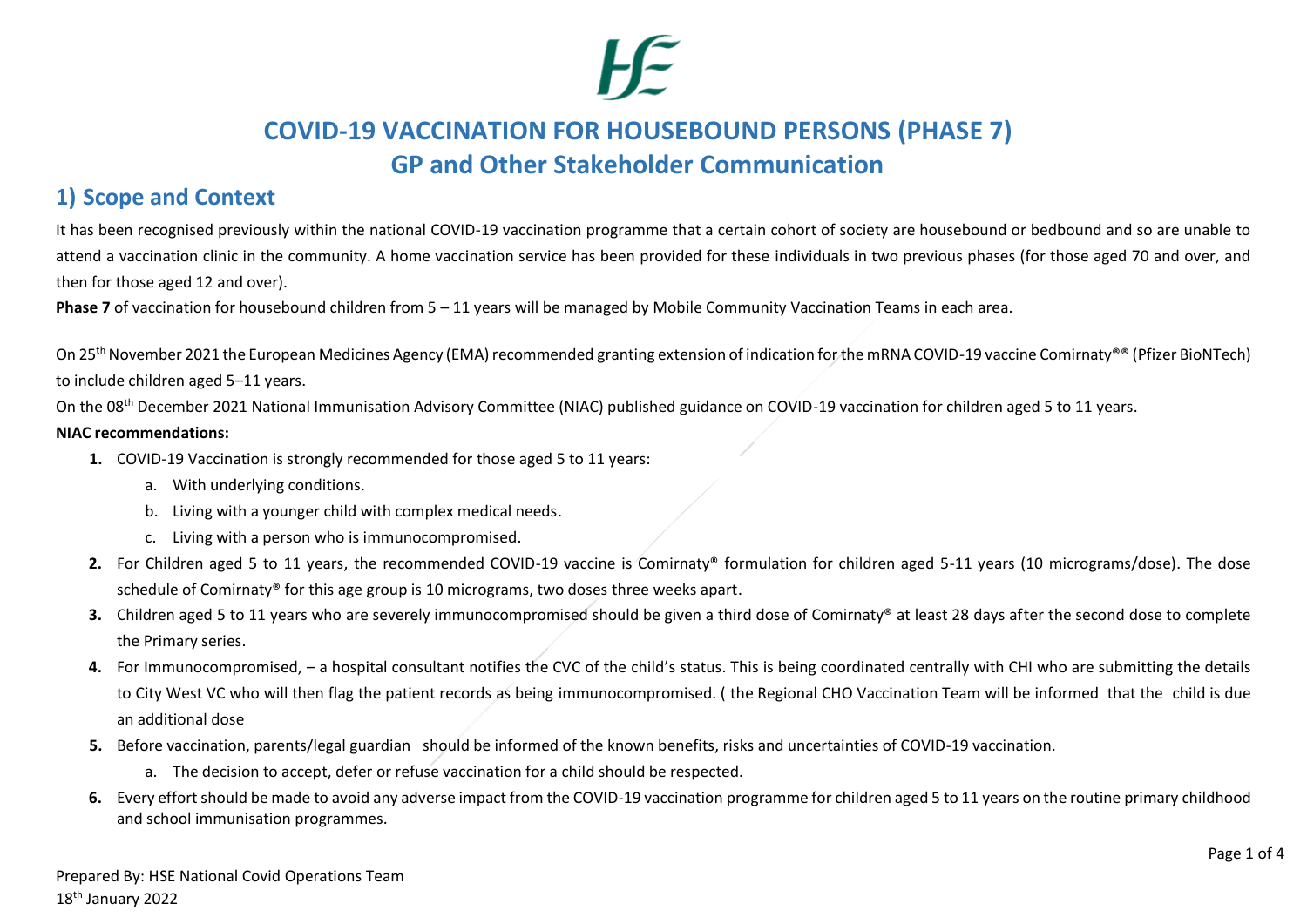#### **The full NIAC guidance is available at:**

[https://rcpi-live-cdn.s3.amazonaws.com/wp-content/uploads/2021/12/NIAC-Recommendations-on-COVID-19-vaccination-for-children-aged-5-to-11-years.pdf.](https://rcpi-live-cdn.s3.amazonaws.com/wp-content/uploads/2021/12/NIAC-Recommendations-on-COVID-19-vaccination-for-children-aged-5-to-11-years.pdf)

### **Vaccine**

To date the HSE Vaccination Programme uses Comirnaty® (Pfizer BioNTech) for adults, adolescents and children aged 12 years and above. The Comirnaty® vaccine authorised for children aged 5-11 years is a different formulation, it contains 10 micrograms per dose and is specifically for children of this age group. The dose contained in this vaccine is lower than that used in people aged 12 and above.

#### **Diluted vials**

The manufacturers advise that at the present time there is no data available regarding the stability of diluted 10mcg/dose (Children 5-11 years) vials during transportation**.**  A diluted vaccine vial should not be transported for use between house visits (i.e. only 1 vial per house visit).

## **2) Referral of Children requiring a Home Vaccination**

**Definition of Housebound**: A Child is housebound if they are unable to leave their home at all, or if they require significant assistance to leave the house due to illness, frailty, surgery, disability, mental ill health or nearing end of life. Children who are not able to attend their GP Practice, local retail Pharmacist, HSE COVID-19 Vaccination Centre (CVC) or acute hospital vaccination clinic for clinical reasons and for whom this difficulty with attendance cannot be resolved by providing transport may be referred to this pathway. Referrals will only be accepted once this criterion is met and verified by referring clinicians.

**Children identified as meeting criteria for home vaccination:** Children eligible for dose 1 and dose 2 and an additional dose vaccination in accordance with NIAC guidance who now meet the eligibility criteria for a home vaccination service can be referred by one of the following:

- General Practitioner.
- Nominated CHO lead for the CHO Primary Care Service.
- Nominated CHO lead for the CHO Disability Service.
- Nominated CHO lead for the CHO Mental Health Service.
- Nominated CHO lead for the CHO Older Persons Service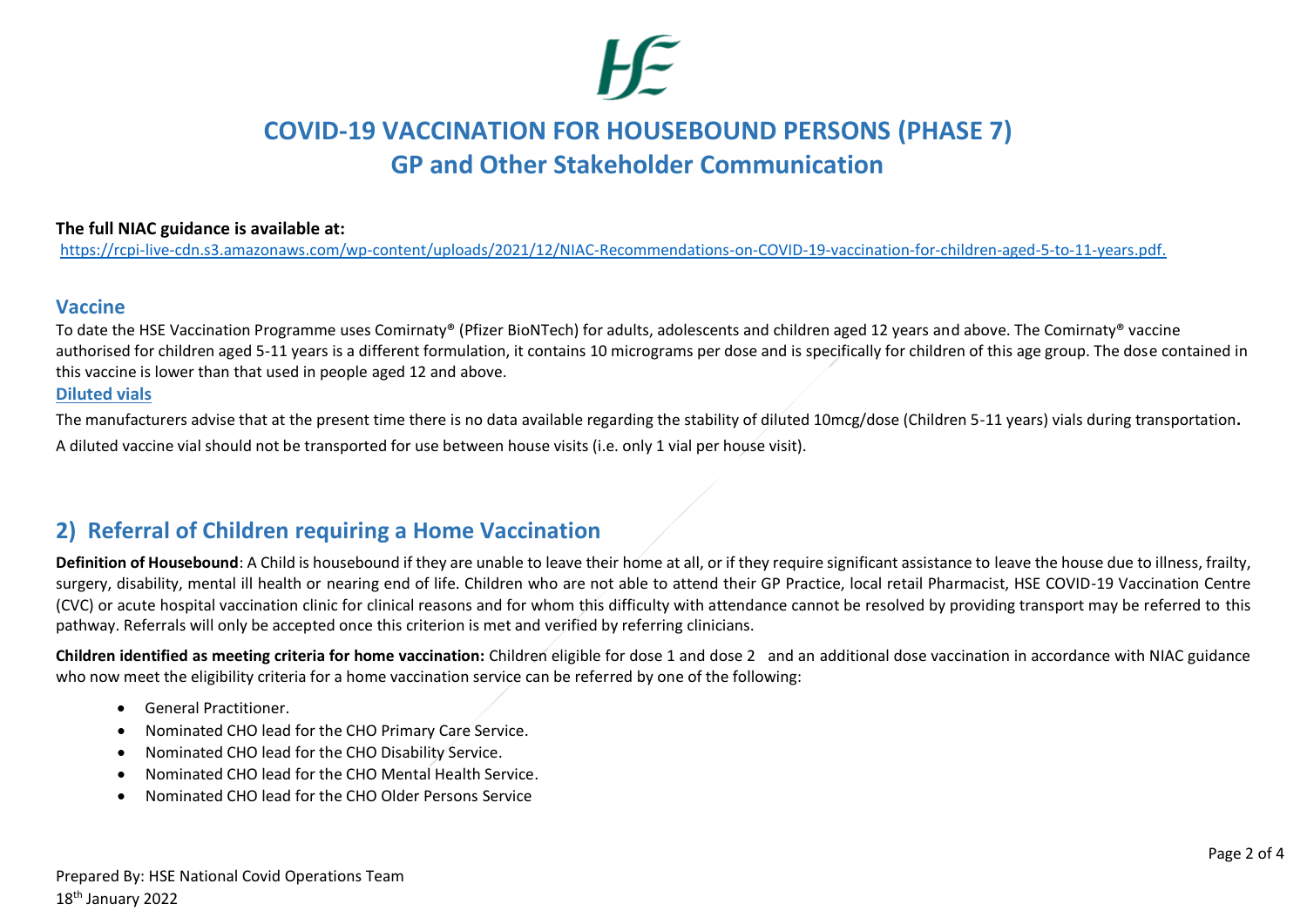## **3) How to submit a referral for Home Vaccination**

All new referrals for home vaccination should be submitted to the HSE Home Vaccination Service in the CHO area in which the eligible person is resident. Referrals are made to the dedicated CHO email address (see Appendix 1) via the enclosed *Housebound REFERRAL FORM – Version Jan 2022*  (Note: this form is applicable for any referral for housebound vaccinations).

## **4) Timelines for referral**

New referrals for home vaccination for this cohort can commence from 24th Jan 2022 with expectation that new referrals for this phase to be submitted no later than early Feb 2022.

## **5) Timelines for vaccination**

HSE Mobile Community Vaccination Teams will manage the vaccination of this cohort of patients. Home vaccination of this cohort is expected to commence from week commencing 24th January 2022 and be completed by the end of February 2022. (This timeframe will be extended for children requiring an additional dose).